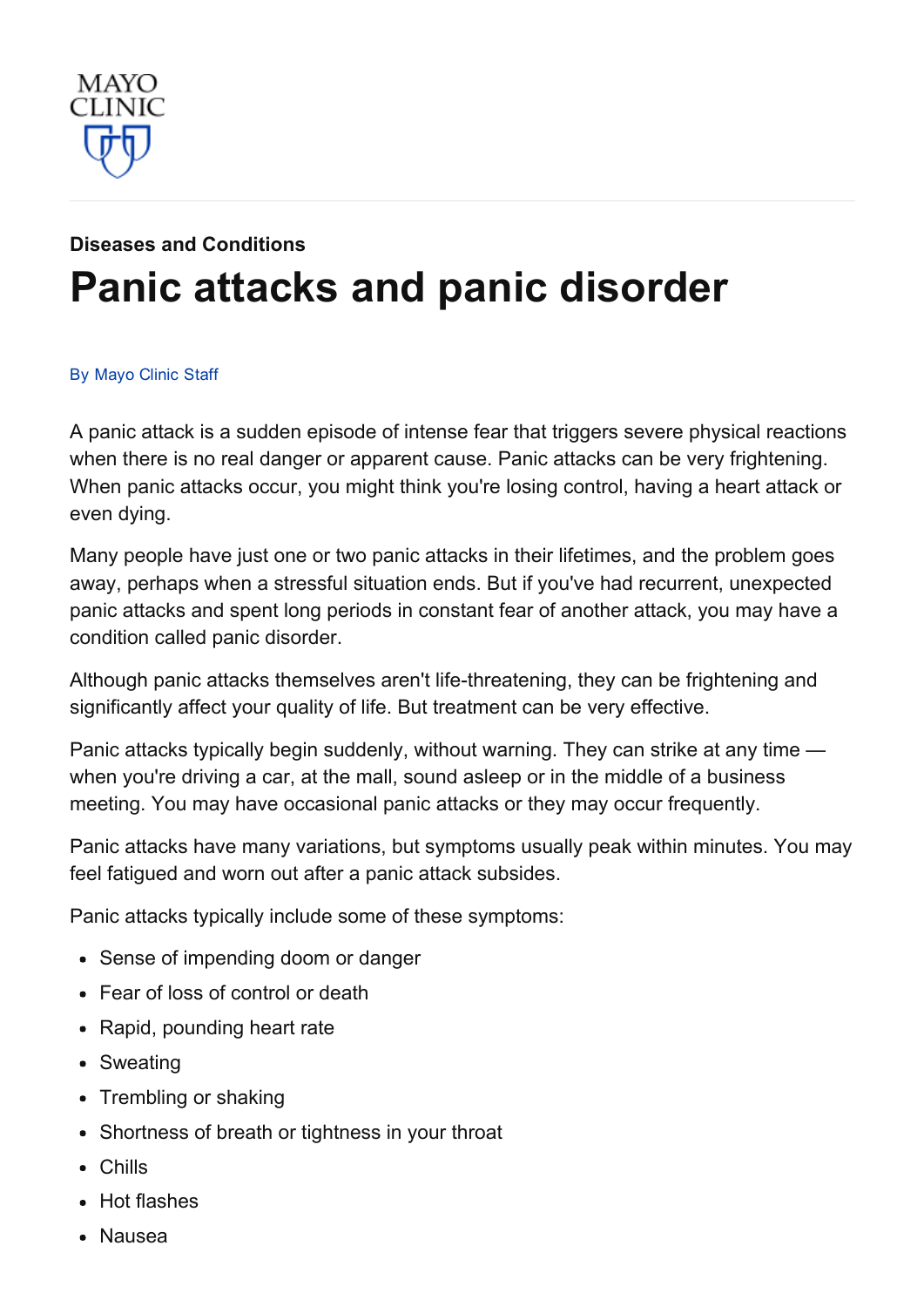- Abdominal cramping
- Chest pain
- Headache
- Dizziness, lightheadedness or faintness
- Numbness or tingling sensation
- Feeling of unreality or detachment

One of the worst things about panic attacks is the intense fear that you'll have another one. You may fear having a panic attack so much that you avoid situations where they may occur.

### When to see a doctor

If you have panic attack symptoms, seek medical help as soon as possible. Panic attacks, while intensely uncomfortable, are not dangerous. But panic attacks are hard to manage on your own, and they may get worse without treatment.

Because panic attack symptoms can also resemble other serious health problems, such as a heart attack, it's important to get evaluated by your health care provider if you aren't sure what's causing your symptoms.

It's not known what causes panic attacks or panic disorder, but these factors may play a role:

- Genetics
- Major stress
- Temperament that is more sensitive to stress or prone to negative emotions
- Certain changes in the way parts of your brain function

Panic attacks may start off by coming on suddenly and without warning, but over time, they're usually triggered by certain situations.

Some research suggests that your body's natural fight-or-flight response to danger is involved in panic attacks. For example, if a grizzly bear came after you, your body would react instinctively. Your heart rate and breathing would speed up as your body prepared itself for a life-threatening situation. Many of the same reactions occur in a panic attack. But it's not known why a panic attack occurs when there's no obvious danger present.

Symptoms of panic disorder often start in the late teens or early adulthood and affect more women than men.

Factors that may increase the risk of developing panic attacks or panic disorder include:

- Family history of panic attacks or panic disorder
- Major life stress, such as the death or serious illness of a loved one
- A traumatic event, such as sexual assault or a serious accident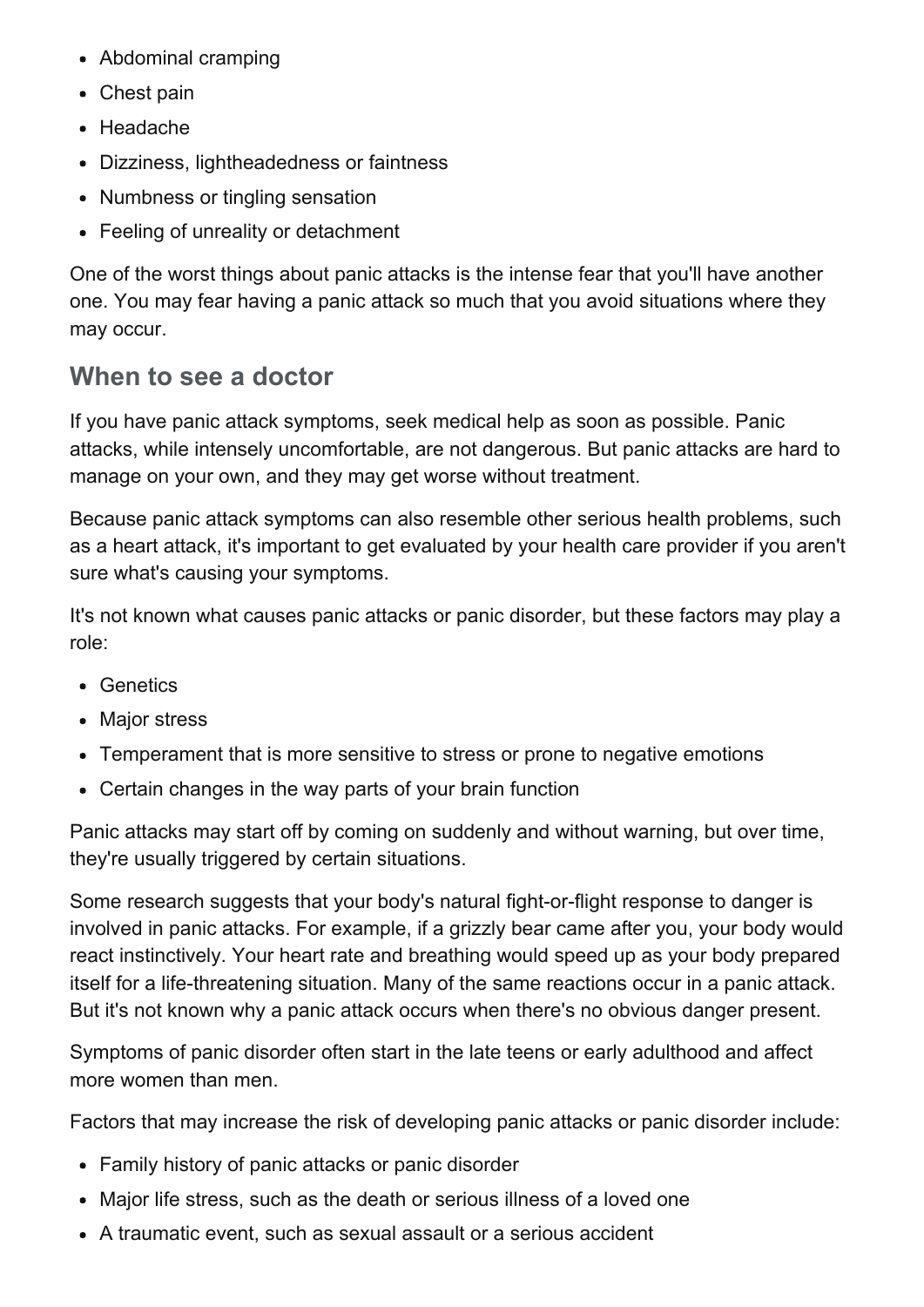- Major changes in your life, such as a divorce or the addition of a baby
- Smoking or excessive caffeine intake
- History of childhood physical or sexual abuse

Left untreated, panic attacks and panic disorder can affect almost every area of your life. You may be so afraid of having more panic attacks that you live in a constant state of fear, ruining your quality of life.

Complications that panic attacks may cause or be linked to include:

- Development of specific phobias, such as fear of driving or leaving your home
- Frequent medical care for health concerns and other medical conditions
- Avoidance of social situations
- Problems at work or school
- Depression, anxiety disorder and other psychiatric disorders
- Increased risk of suicide or suicidal thoughts
- Alcohol or other substance misuse
- Financial problems

For some people, panic disorder may include agoraphobia — avoiding places or situations that cause you anxiety because you fear not being able to escape or get help if you have a panic attack. Or you may become reliant on others to be with you in order to leave your home.

If you've had signs or symptoms of a panic attack, make an appointment with your primary care provider. After an initial evaluation, your doctor may refer you to a psychiatrist or psychologist for treatment.

### What you can do

Before your appointment, make a list of:

- Your symptoms, including when they first occurred and how often you've had them
- Key personal information, including traumatic events in your past and any stressful, major events that occurred before your first panic attack
- Medical information, including other physical or mental health conditions that you have
- Medications, vitamins and other supplements and the dosages
- Questions to ask your doctor

Ask a trusted family member or friend to go with you to your appointment, if possible, to lend support and help you remember information.

### Questions to ask your doctor at your first appointment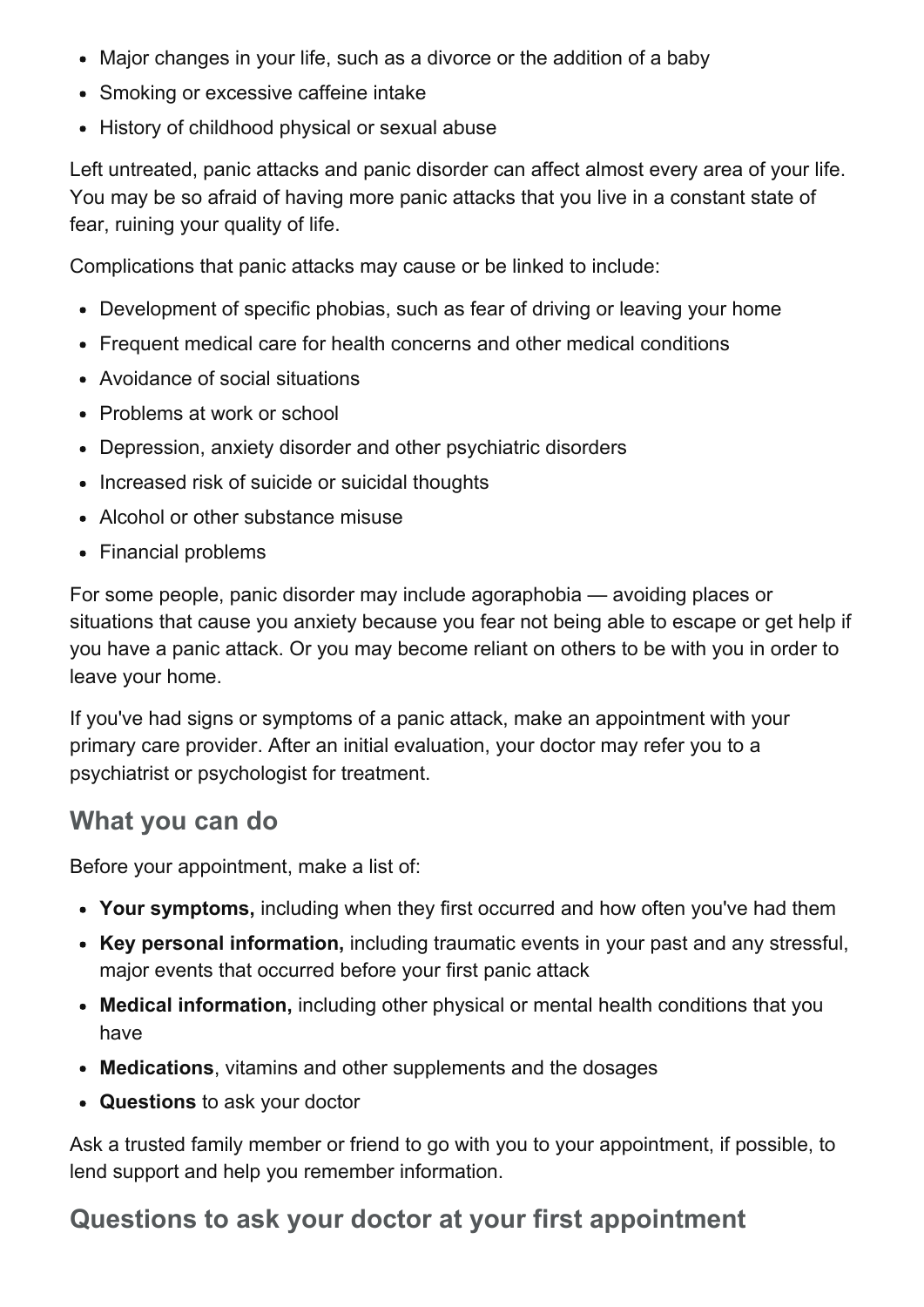- What do you believe is causing my symptoms?
- Is it possible that an underlying medical problem is causing my symptoms?
- Do I need any diagnostic tests?
- Should I see a mental health specialist?
- Is there anything I can do now to help manage my symptoms?

# Questions to ask if you're referred to a mental health provider

- Do I have panic attacks or panic disorder?
- What treatment approach do you recommend?
- If you're recommending therapy, how often will I need it and for how long?
- Would group therapy be helpful in my case?
- If you're recommending medications, are there any possible side effects?
- For how long will I need to take medication?
- How will you monitor whether my treatment is working?
- What can I do now to reduce the risk of my panic attacks recurring?
- Are there any self-care steps I can take to help manage my condition?
- Are there any brochures or other printed material that I can have?
- What websites do you recommend?

Don't hesitate to ask any other questions.

# What to expect from your doctor

A doctor or mental health provider may ask:

- What are your symptoms, and when did they first occur?
- How often do your attacks occur, and how long do they last?
- Does anything in particular seem to trigger an attack?
- How often do you experience fear of another attack?
- Do you avoid locations or experiences that seem to trigger an attack?
- How do your symptoms affect your life, such as school, work and personal relationships?
- Did you experience major stress or a traumatic event shortly before your first panic attack?
- Have you ever experienced major trauma, such as physical or sexual abuse or military battle?
- How would you describe your childhood, including your relationship with your parents?
- Have you or any of your close relatives been diagnosed with a mental health problem,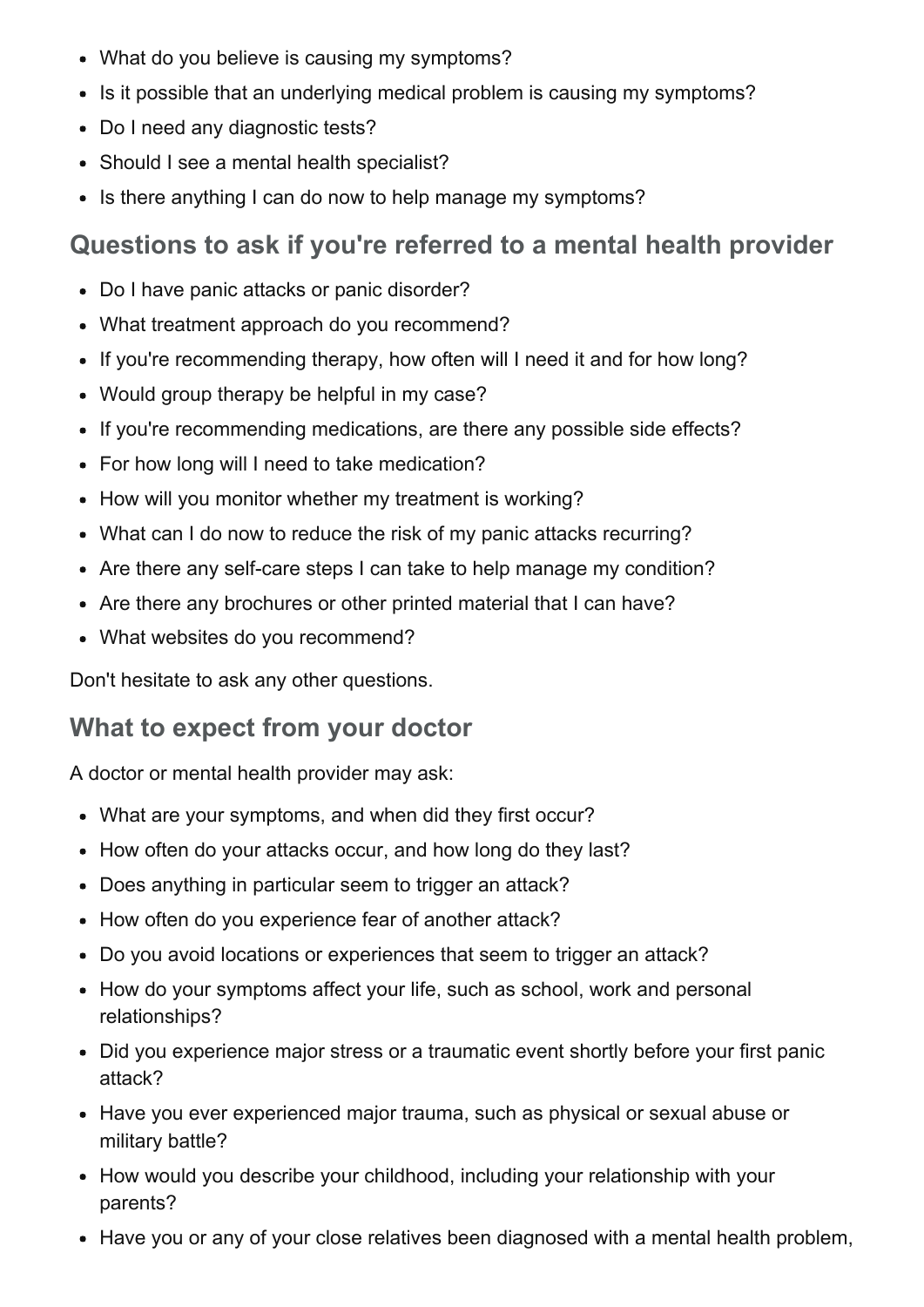including panic attacks or panic disorder?

- Have you been diagnosed with any medical conditions?
- Do you use caffeine, alcohol or recreational drugs? How often?
- Do you exercise or do other types of regular physical activity?

Your doctor or other health care provider must determine if you have panic attacks, panic disorder or another condition, such as heart or thyroid problems, that resembles panic symptoms.

To help pinpoint a diagnosis, you may have:

- A complete physical exam
- Blood tests to check your thyroid and other possible conditions and tests on your heart, such as an electrocardiogram (ECG or EKG)
- A psychological evaluation to talk about your symptoms, stressful situations, fears or concerns, relationship problems, and other issues affecting your life

You may fill out a psychological self-assessment or questionnaire. You also may be asked about alcohol or other substance use.

# Criteria for diagnosis of panic disorder

Not everyone who has panic attacks has a panic disorder. For a diagnosis of panic disorder, the Diagnostic and Statistical Manual of Mental Disorders (DSM-5), published by the American Psychiatric Association, lists these points:

- You have frequent, unexpected panic attacks.
- At least one of your attacks has been followed by one month or more of ongoing worry about having another attack; continued fear of the consequences of an attack, such as losing control, having a heart attack or "going crazy"; or significantly changing your behavior, such as avoiding situations that you think may trigger a panic attack.
- Your panic attacks aren't caused by drugs or other substance use, a medical condition, or another mental health condition, such as social phobia or obsessive compulsive disorder.

If you have panic attacks but not a diagnosed panic disorder, you can still benefit from treatment. If panic attacks aren't treated, they can get worse and develop into panic disorder or phobias.

Treatment can help reduce the intensity and frequency of your panic attacks and improve your function in daily life. The main treatment options are psychotherapy and medications. One or both types of treatment may be recommended, depending on your preference, your history, the severity of your panic disorder and whether you have access to therapists who have special training in panic disorders.

# Psychotherapy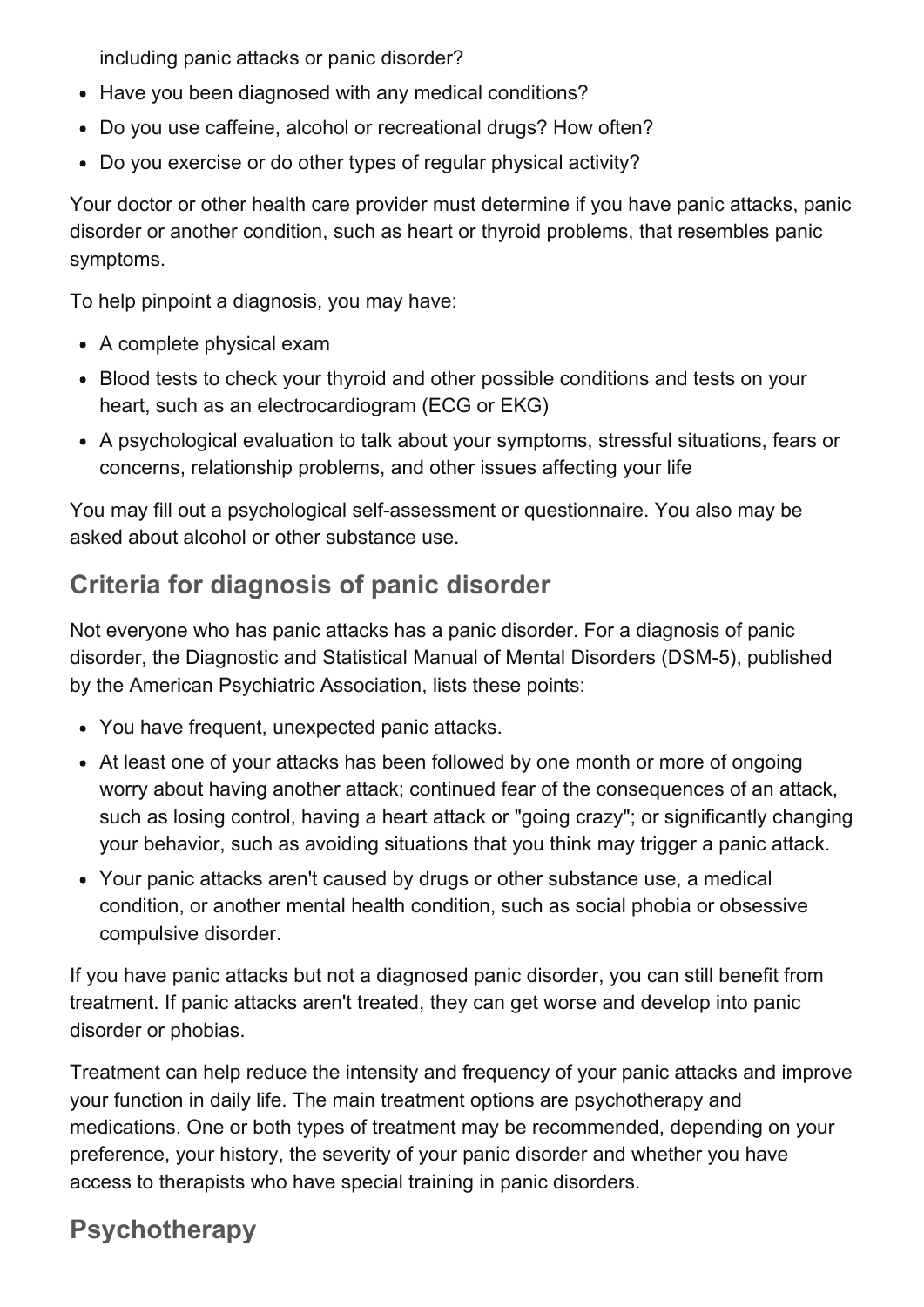Psychotherapy, also called talk therapy, is considered an effective first choice treatment for panic attacks and panic disorder. Psychotherapy can help you understand panic attacks and panic disorder and learn how to cope with them.

A form of psychotherapy called cognitive behavioral therapy can help you learn through your own experience that panic symptoms are not dangerous. During therapy sessions, your therapist will help you gradually re-create the symptoms of a panic attack in a safe, repetitive manner. Once the physical sensations of panic no longer feel threatening, the attacks begin to resolve. Successful treatment can also help you overcome fears of situations that you've been avoiding because of panic attacks.

Seeing results from treatment can take time and effort. You may start to see panic attack symptoms reduce within several weeks, and often symptoms decrease significantly or go away within several months. You may schedule occasional maintenance visits to help ensure that your panic attacks remain under control or to treat reoccurrences.

## **Medications**

Medications can help reduce symptoms associated with panic attacks as well as depression if that's an issue for you. Several types of medication have been shown to be effective in managing symptoms of panic attacks, including:

- Selective serotonin reuptake inhibitors (SSRIs). Generally safe with a low risk of serious side effects, SSRI antidepressants are typically recommended as the first choice of medications to treat panic attacks. SSRIs approved by the Food and Drug Administration (FDA) for the treatment of panic disorder include fluoxetine (Prozac), paroxetine (Paxil, Pexeva) and sertraline (Zoloft).
- Serotonin and norepinephrine reuptake inhibitors (SNRIs). These medications are another class of antidepressants. The SNRI drug called venlafaxine hydrochloride (Effexor XR) is FDA approved for the treatment of panic disorder.
- Benzodiazepines. These sedatives are central nervous system depressants. Benzodiazepines may be habit-forming, causing mental or physical dependence, especially when taken for a long time or in high doses. Benzodiazepines approved by the FDA for the treatment of panic disorder include alprazolam (Xanax) and clonazepam (Klonopin). If you seek care in an emergency room for a panic attack, you may be given a benzodiazepine to help stop the attack. Benzodiazepines are generally used only on a short-term basis. Because they can be habit-forming, these medications aren't a good choice if you've had problems with alcohol or drug abuse. They can also interact with other medications, causing dangerous side effects.

If one medication doesn't work well for you, your doctor may recommend switching to another or combining certain medications to boost effectiveness. Keep in mind that it can take several weeks after first starting a medication to notice an improvement in symptoms.

All medications have a risk of side effects, and some may not be recommended in certain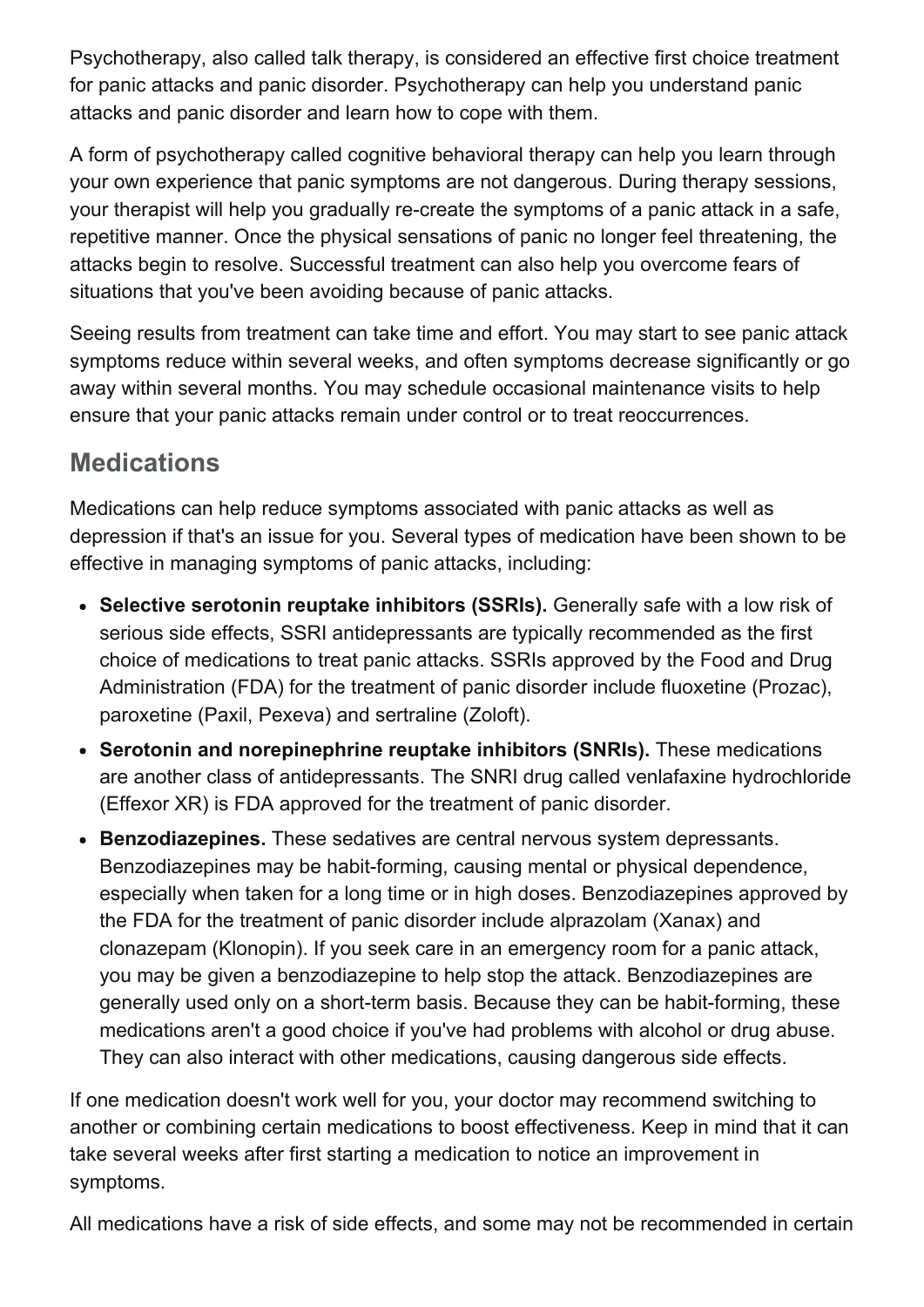situations, such as pregnancy. Talk with your doctor about possible side effects and risks.

An oral supplement called inositol, which influences the action of serotonin, possibly may reduce the frequency and severity of panic attacks. However, more research is needed.

Talk with your doctor before trying any supplements. These products can cause side effects and may interact with other medications. Your doctor can help determine if they're safe for you.

While panic attacks and panic disorder benefit from professional treatment, you can also help manage symptoms on your own. Some lifestyle and self-care steps you can take include:

- Stick to your treatment plan. Facing your fears can be difficult, but treatment can help you feel like you're not a hostage in your own home.
- Join a support group. Joining a group for people with panic attacks or anxiety disorders can connect you with others facing the same problems.
- Avoid caffeine, alcohol, smoking and recreational drugs. All of these can trigger or worsen panic attacks.
- Practice stress management and relaxation techniques. For example, yoga, deep breathing and progressive muscle relaxation — tensing one muscle at a time, and then completely releasing the tension until every muscle in the body is relaxed — also may be helpful.
- Get physically active. Aerobic activity may have a calming effect on your mood.
- Get sufficient sleep. Get enough sleep so that you don't feel drowsy during the day.

There's no sure way to prevent panic attacks or panic disorder. However, these recommendations may help.

- Get treatment for panic attacks as soon as possible to help stop them from getting worse or becoming more frequent.
- Stick with your treatment plan to help prevent relapses or worsening of panic attack symptoms.
- Get regular physical activity, which may play a role in protecting against anxiety.

### References

- 1. Panic disorder. In: Diagnostic and Statistical Manual of Mental Disorders DSM-5. 5th ed. Arlington, Va.: American Psychiatric Association; 2013. http://www.psychiatryonline.org. Accessed April 20, 2015.
- 2. Ciechanowski P. Panic disorder: Epidemiology, pathogenesis, clinical manifestations, course, assessment, and diagnosis. http://www.uptodate.com/home. Accessed April 21, 2015.
- 3. Panic disorder: When fear overwhelms. National Institute of Mental Health. http://www.nimh.nih.gov/health/publications/panic-disorder-when-fear-overwhelms/index.shtml. Accessed April 20, 2015.